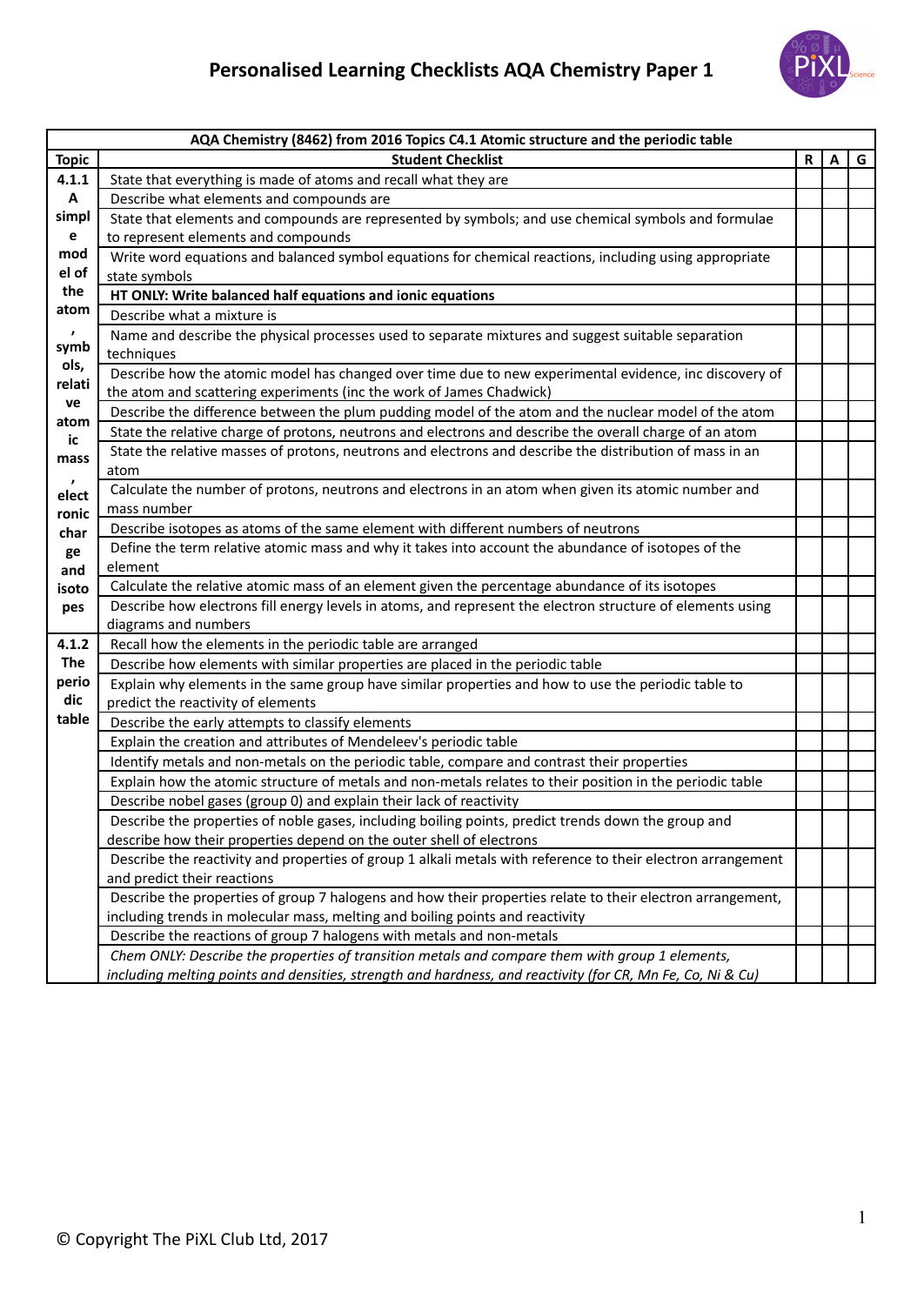## **Personalised Learning Checklists AQA Chemistry Paper 1**



|              | AQA Chemistry (8462) from 2016 Topics C4.2 Bonding, structure, and the properties of matter                  |              |   |   |
|--------------|--------------------------------------------------------------------------------------------------------------|--------------|---|---|
| <b>Topic</b> | <b>Student Checklist</b>                                                                                     | $\mathsf{R}$ | A | G |
| 4.2.1        | Describe the three main types of bonds: ionic bonds, covalent bonds and metallic bonds in terms of           |              |   |   |
| Chemic       | electrostatic forces and the transfer or sharing of electrons                                                |              |   |   |
| al           | Describe how the ions produced by elements in some groups have the electronic structure of a noble gas       |              |   |   |
| bonds,       | and explain how the charge of an ion relates to its group number                                             |              |   |   |
| ionic,       | Describe the structure of ionic compounds, including the electrostatic forces of attraction, and represent   |              |   |   |
| covalen      | ionic compounds using dot and cross diagrams                                                                 |              |   |   |
| t and        | Describe the limitations of using dot and cross, ball and stick, two and three-dimensional diagrams to       |              |   |   |
| metallic     | represent a giant ionic structure                                                                            |              |   |   |
|              | Work out the empirical formula of an ionic compound from a given model or diagram that shows the ions        |              |   |   |
|              | in the structure                                                                                             |              |   |   |
|              | Describe covalent bonds and identify different types of covalently bonded substances, such as small          |              |   |   |
|              | molecules, large molecules and substances with giant covalent structures                                     |              |   |   |
|              | Represent covalent bonds between small molecules, repeating units of polymers and parts of giant             |              |   |   |
|              | covalent structures using diagrams                                                                           |              |   |   |
|              | Draw dot and cross diagrams for the molecules of hydrogen, chlorine, oxygen, nitrogen, hydrogen              |              |   |   |
|              | chloride, water, ammonia and methane                                                                         |              |   |   |
|              | Deduce the molecular formula of a substance from a given model or diagram in these forms showing the         |              |   |   |
|              | atoms and bonds in the molecule                                                                              |              |   |   |
|              | Describe the arrangement of atoms and electrons in metallic bonds and draw diagrams the bonding in<br>metals |              |   |   |
| 4.2.2        | Name the three States of matter, identify them from a simple model and state which changes of state          |              |   |   |
| How          | happen at melting and boiling points                                                                         |              |   |   |
| bondin       | Explain changes of state using particle theory and describe factors that affect the melting and boiling      |              |   |   |
| g and        | point of a substance                                                                                         |              |   |   |
| structur     | HT ONLY: Discuss the limitations of particle theory                                                          |              |   |   |
| e are        | Recall what $(s)$ , $(l)$ , $(g)$ and $(aq)$ mean when used in chemical equations and be able to use them    |              |   |   |
| related      | appropriately                                                                                                |              |   |   |
| to the       | Explain how the structure of ionic compounds affects their properties, including melting and boiling         |              |   |   |
| propert      | points and conduction of electricity (sodium chloride structure only)                                        |              |   |   |
| ies of       | Explain how the structure of small molecules affects their properties                                        |              |   |   |
| substan      | Explain how the structure of polymers affects their properties                                               |              |   |   |
| ces          | Explain how the structure of giant covalent structures affects their properties                              |              |   |   |
|              | Explain how the structure of metals and alloys affects their properties, including explaining why they are   |              |   |   |
|              | good conductors                                                                                              |              |   |   |
|              | Explain why alloys are harder than pure metals in terms of the layers of atoms                               |              |   |   |
|              | Explain the properties of graphite, diamond and graphene in terms of their structure and bonding             |              |   |   |
|              | Describe the structure of fullerenes, and their uses, including Buckminsterfullerene and carbon              |              |   |   |
|              | nanotubes                                                                                                    |              |   |   |
|              | Chem ONLY: Compare the dimensions of nanoparticles to other particles and explain the effect of their        |              |   |   |
|              | surface area to volume ratio on their properties                                                             |              |   |   |
|              | Chem ONLY: Discuss the applications of nanoparticles and their advantages and disadvantages, including       |              |   |   |
|              | uses in medicine, cosmetics, fabrics and the development of catalysts                                        |              |   |   |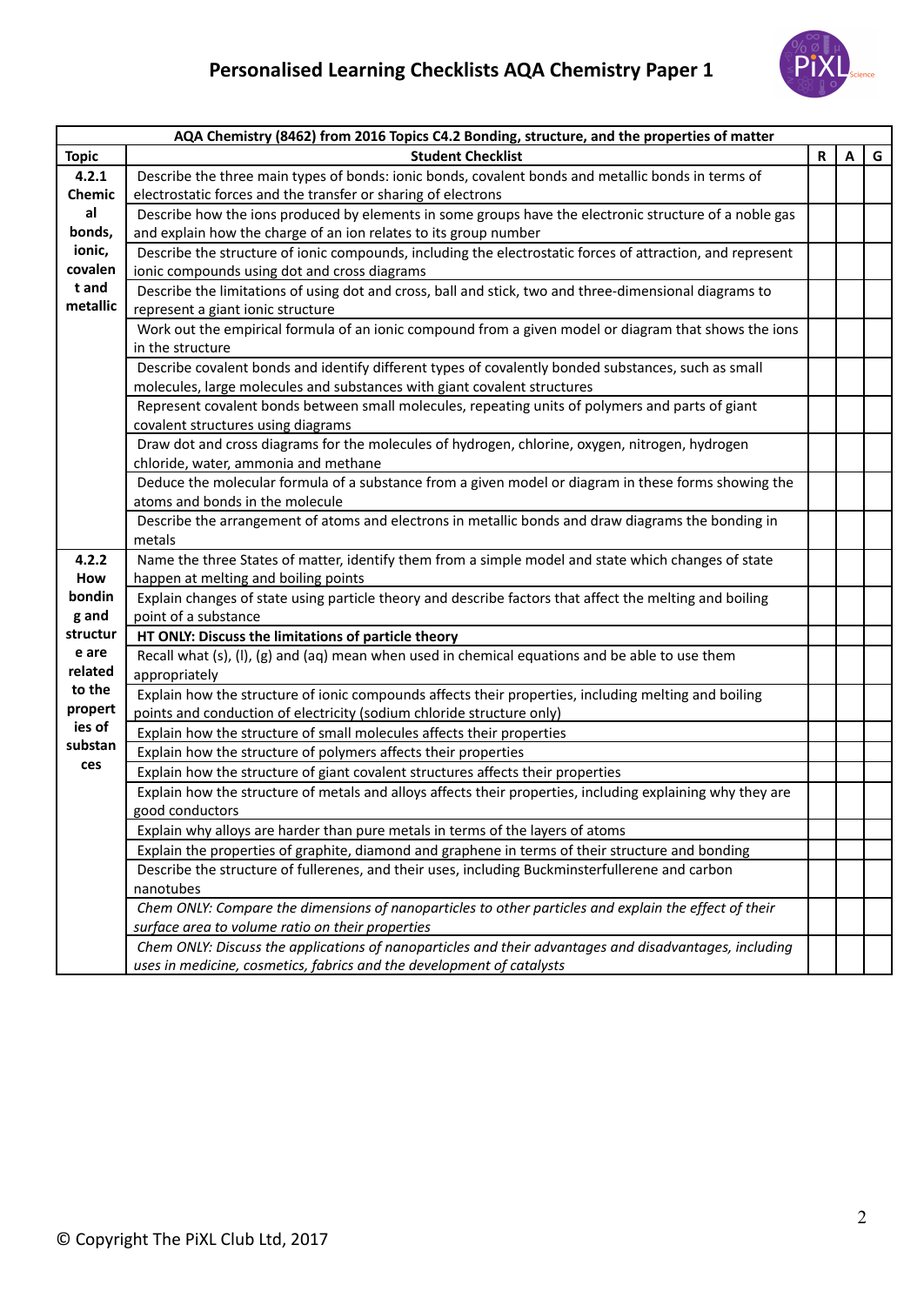

| AQA Chemistry (8462) from 2016 Topics C4.3 Quantitative chemistry |                                                                                                      |              |   |   |
|-------------------------------------------------------------------|------------------------------------------------------------------------------------------------------|--------------|---|---|
| <b>Topic</b>                                                      | <b>Student Checklist</b>                                                                             | $\mathsf{R}$ | A | G |
| 4.3.1                                                             | State that mass is conserved and explain why, including describing balanced equations in terms of    |              |   |   |
| <b>Chemical</b>                                                   | conservation of mass                                                                                 |              |   |   |
| measure                                                           | Explain the use of the multipliers in equations in normal script before a formula and in subscript   |              |   |   |
| ments,                                                            | within a formula                                                                                     |              |   |   |
| conserva                                                          | Describe what the relative formula mass (Mr) of a compound is and calculate the relative formula     |              |   |   |
| tion of                                                           | mass of a compound, given its formula                                                                |              |   |   |
| mass                                                              | Calculate the relative formula masses of reactants and products to prove that mass is conserved in a |              |   |   |
| and the                                                           | balanced chemical equation                                                                           |              |   |   |
| quantita                                                          | Explain observed changes of mass during chemical reactions in non-enclosed systems using the         |              |   |   |
| tive                                                              | particle model when given the balanced symbol equation                                               |              |   |   |
| interpret                                                         | Explain why whenever a measurement is made there is always some uncertainty about the result         |              |   |   |
| ation                                                             | obtained                                                                                             |              |   |   |
| 4.3.2                                                             | HT ONLY: State that chemical amounts are measured in moles (mol) and explain what a mol is with      |              |   |   |
| Use of                                                            | reference to relative formula mass and Avogadro's constant                                           |              |   |   |
| amount                                                            | HT ONLY: Use the relative formula mass of a substance to calculate the number of moles in a given    |              |   |   |
| of                                                                | mass of the substance                                                                                |              |   |   |
| substanc                                                          | HT ONLY: Calculate the masses of reactants and products when given a balanced symbol equation        |              |   |   |
| e in                                                              | HT ONLY: Use moles to write a balanced equation when given the masses of reactants and               |              |   |   |
| relation                                                          | products (inc changing the subject of the equation)                                                  |              |   |   |
| to                                                                | HT ONLY: Explain the effect of limiting the quantity of a reactant on the amount of products in      |              |   |   |
| masses                                                            | terms of moles or masses in grams                                                                    |              |   |   |
| of pure                                                           | Calculate the mass of solute in a given volume of solution of known concentration in terms of mass   |              |   |   |
| substanc                                                          | per given volume of solution                                                                         |              |   |   |
| es                                                                | HT ONLY: Explain how the mass of a solute and the volume of a solution is related to the             |              |   |   |
|                                                                   | concentration of the solution                                                                        |              |   |   |
| 4.3.3                                                             | Chem ONLY: Explain why it is not always possible to obtain the calculated or expected amount of a    |              |   |   |
| Yield                                                             | product                                                                                              |              |   |   |
| and                                                               | Chem ONLY: Calculate the theoretical amount of a product and percentage yield of a product using     |              |   |   |
| atom                                                              | the formula % yield = mass of product made/max theoretical mass of product x 100                     |              |   |   |
| economy                                                           | Chem & HT ONLY: Calculate the theoretical mass of a product from a given mass of reactant and        |              |   |   |
| of                                                                | the balanced equation for the reaction                                                               |              |   |   |
| chemical                                                          | Chem ONLY: Describe atom economy as a measure of the amount of reactants that end up as useful       |              |   |   |
| reactions                                                         | products                                                                                             |              |   |   |
|                                                                   | Chem ONLY: Calculate the percentage atom economy of a reaction to form a desired product using       |              |   |   |
|                                                                   | the equation % atom economy =RfM of desired product/sum of RfM of all reactants x 100                |              |   |   |
|                                                                   | Chem & HT ONLY: Explain why a particular reaction pathway is chosen to produce a specified           |              |   |   |
|                                                                   | product, given appropriate data                                                                      |              |   |   |
| 4.3.4                                                             | Chem & HT ONLY: Calculate the amount of solute (in moles or grams) in a solution from its            |              |   |   |
| <b>Using</b>                                                      | concentration in mol/dm <sup>3</sup>                                                                 |              |   |   |
| concentr                                                          | Chem & HT ONLY: Calculate the concentration of a solution when it reacts completely with another     |              |   |   |
| ations of                                                         | solution of a known concentration                                                                    |              |   |   |
| solutions                                                         | Chem & HT ONLY: Describe how to carry out titrations of strong acids and strong alkalis and          |              |   |   |
| in                                                                | calculate quantities in titrations involving concentrations in mol/dm <sup>3</sup> and $g/dm3$       |              |   |   |
| mol/dm <sup>3</sup>                                               | Chem & HT ONLY: Explain how the concentration of a solution in mol/dm3 is related to the mass of     |              |   |   |
|                                                                   | the solute and the volume of the solution                                                            |              |   |   |
|                                                                   | Chem & HT ONLY: Explain what the volume of one mole of any gas at room temperature is                |              |   |   |
|                                                                   | Chem & HT ONLY: Calculate the volume of a gas at room temperature and pressure from its mass         |              |   |   |
|                                                                   | and relative formula mass                                                                            |              |   |   |
|                                                                   |                                                                                                      |              |   |   |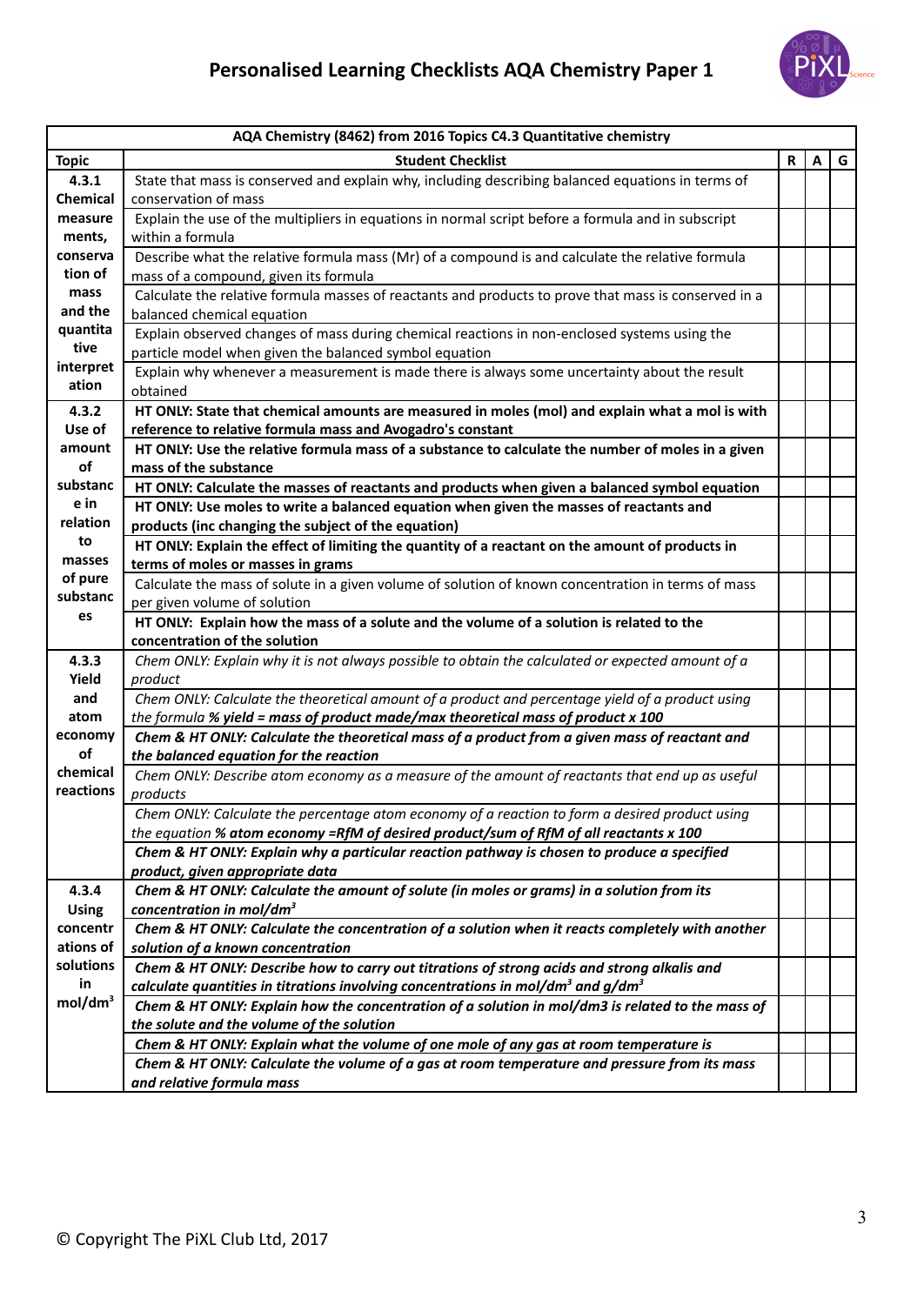

|              | AQA Chemistry (8462) from 2016 Topics C4.4 Chemical changes                                                                                                                            |    |   |   |
|--------------|----------------------------------------------------------------------------------------------------------------------------------------------------------------------------------------|----|---|---|
| <b>Topic</b> | <b>Student Checklist</b>                                                                                                                                                               | R. | A | G |
| 4.4.1        | Describe how metals react with oxygen and state the compound they form, define oxidation and                                                                                           |    |   |   |
| Reac         | reduction                                                                                                                                                                              |    |   |   |
| tivity       | Describe the arrangement of metals in the reactivity series, including carbon and hydrogen, and use the                                                                                |    |   |   |
| of           | reactivity series to predict the outcome of displacement reactions                                                                                                                     |    |   |   |
| meta         | Recall and describe the reactions, if any, of potassium, sodium, lithium, calcium, magnesium, zinc, iron                                                                               |    |   |   |
| Is           | and copper with water or dilute acids                                                                                                                                                  |    |   |   |
|              | Relate the reactivity of metals to its tendency to form positive ions and be able to deduce an order of                                                                                |    |   |   |
|              | reactivity of metals based on experimental results                                                                                                                                     |    |   |   |
|              | Recall what native metals are and explain how metals can be extracted from the compounds in which<br>they are found in nature by reduction with carbon                                 |    |   |   |
|              | Evaluate specific metal extraction processes when given appropriate information and identify which                                                                                     |    |   |   |
|              | species are oxidised or reduced                                                                                                                                                        |    |   |   |
| 4.4.2        | HT ONLY: Describe oxidation and reduction in terms of loss and gain of electrons                                                                                                       |    |   |   |
| Reac         | HT ONLY: Write ionic equations for displacement reactions, and identify which species are oxidised and                                                                                 |    |   |   |
| tions        | reduced from a symbol or half equation                                                                                                                                                 |    |   |   |
| of           | HT ONLY: Explain in terms of gain or loss of electrons that the reactions between acids and some                                                                                       |    |   |   |
| acids        | metals are redox reactions, and identify which species are oxidised and which are reduced (Mg, Zn, Fe                                                                                  |    |   |   |
|              | + HCl & $H_2SO_4$ )                                                                                                                                                                    |    |   |   |
|              | Explain that acids can be neutralised by alkalis, bases and metal carbonates and list the products of each                                                                             |    |   |   |
|              | of these reactions                                                                                                                                                                     |    |   |   |
|              | Predict the salt produced in a neutralisation reaction based on the acid used and the positive ions in the                                                                             |    |   |   |
|              | base, alkali or carbonate and use the formulae of common ions to deduce the formulae of the salt                                                                                       |    |   |   |
|              | Describe how soluble salts can be made from acids and how pure, dry samples of salts can be obtained                                                                                   |    |   |   |
|              | Required practical 1: preparation of a pure, dry sample of a soluble salt from an insoluble oxide or                                                                                   |    |   |   |
|              | carbonate using a Bunsen burner to heat dilute acid and a water bath or electric heater to evaporate the                                                                               |    |   |   |
|              | solution                                                                                                                                                                               |    |   |   |
|              | Recall what the pH scale measures and describe the scale used to identify acidic, neutral or alkaline<br>solutions                                                                     |    |   |   |
|              | Define the terms acid and alkali in terms of production of hydrogen ions or hydroxide ions (in solution),                                                                              |    |   |   |
|              | define the term base                                                                                                                                                                   |    |   |   |
|              | Describe the use of universal indicator to measure the approximate pH of a solution and use the pH scale                                                                               |    |   |   |
|              | to identify acidic or alkaline solutions                                                                                                                                               |    |   |   |
|              | Chem ONLY: Describe how to carry out titrations using strong acids and strong alkalis only (sulfuric,                                                                                  |    |   |   |
|              | hydrochloric and nitric acids to find the reacting volumes accurately                                                                                                                  |    |   |   |
|              | Chem & HT ONLY: Calculate the chemical quantities in titrations involving concentrations in mol/dm <sup>3</sup>                                                                        |    |   |   |
|              | and in $g/dm^3$                                                                                                                                                                        |    |   |   |
|              | Chem ONLY: Required practical 2: determination of the reacting volumes of solutions of a strong acid and<br>a strong alkali by titration                                               |    |   |   |
|              | HT ONLY: Use and explain the terms dilute and concentrated (in terms of amount of substance) and                                                                                       |    |   |   |
|              | weak and strong (in terms of the degree of ionisation) in relation to acids                                                                                                            |    |   |   |
|              | HT ONLY: Explain how the concentration of an aqueous solution and the strength of an acid affects the                                                                                  |    |   |   |
|              | pH of the solution and how pH is related to the hydrogen ion concentration of a solution                                                                                               |    |   |   |
| 4.4.3        | Describe how ionic compounds can conduct electricity when dissolved in water and describe these                                                                                        |    |   |   |
| Elect        | solutions as electrolytes                                                                                                                                                              |    |   |   |
| rolysi       | Describe the process of electrolysis                                                                                                                                                   |    |   |   |
| s            | Describe the electrolysis of molten ionic compounds and predict the products at each electrode of the                                                                                  |    |   |   |
|              | electrolysis of binary ionic compounds                                                                                                                                                 |    |   |   |
|              | Explain how metals are extracted from molten compounds using electrolysis and use the reactivity series                                                                                |    |   |   |
|              | to explain why some metals are extracted with electrolysis instead of carbon<br>Describe the electrolysis of aqueous solutions and predict the products of the electrolysis of aqueous |    |   |   |
|              | solutions containing single ionic compounds                                                                                                                                            |    |   |   |
|              | Required practical 3: investigate what happens when aqueous solutions are electrolysed using inert                                                                                     |    |   |   |
|              | electrodes                                                                                                                                                                             |    |   |   |
|              |                                                                                                                                                                                        |    |   |   |